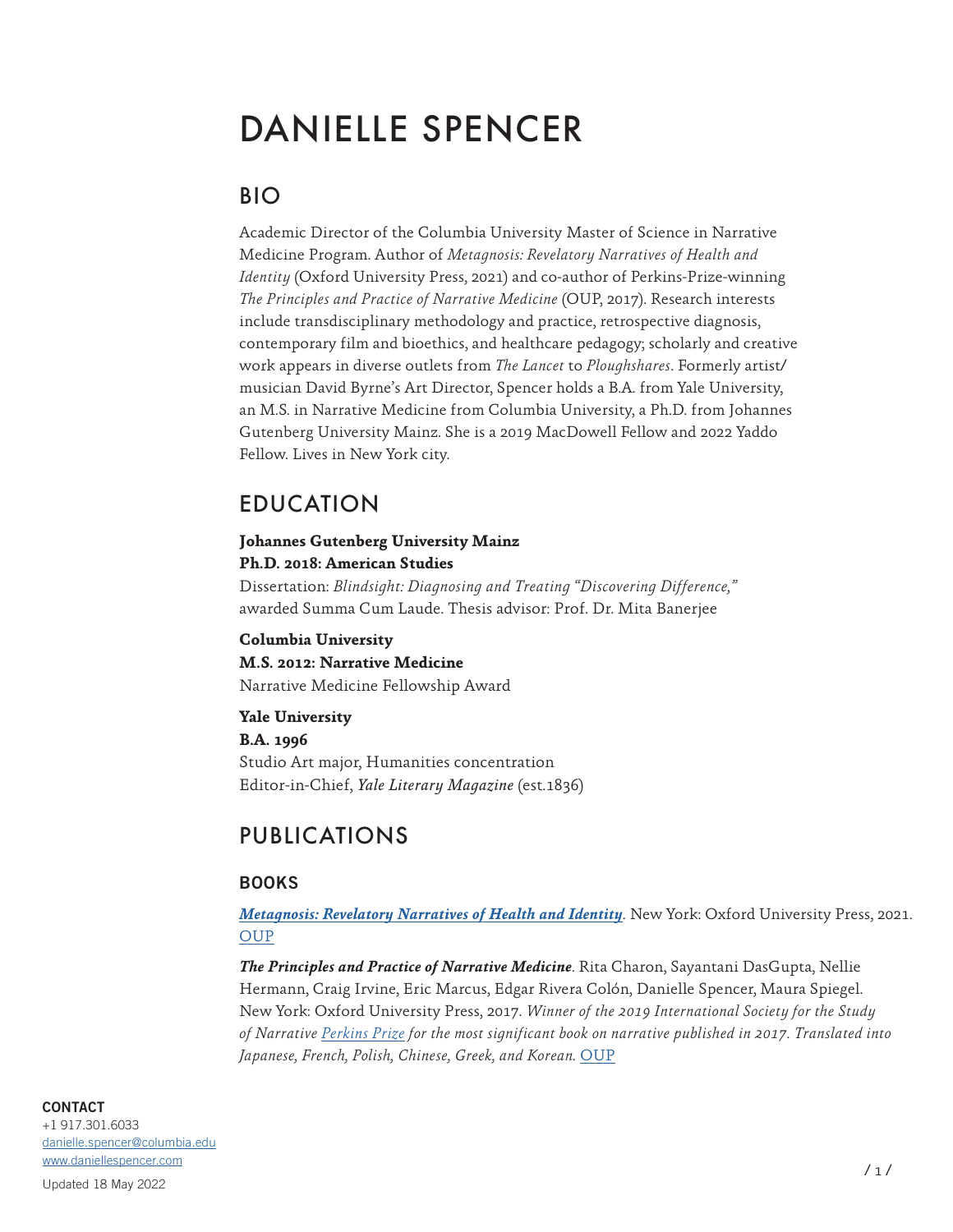# **ARTICLES + CHAPTERS**

"**Narrative Medicine: The Book at the Gates of Biomedicine**." *The Use and Abuse of Stories: New Directions in Narrative Hermeneutics*, edited by Hanna Meretoja and Mark Freeman, Oxford University Press. [In Press]

"**Illness Narratives**." Danielle Spencer and Arthur Frank. *Handbook on the Sociology of Health and Medicine*, edited by Alan Petersen, Edward Elgar. [In Press]

**"Wizards, Masks, and Metagnosis: Is the Pandemic Truly Changing Us?"** *Literature and Medicine*, vol. 39, no. 2, Fall 2021, 198–211. [PDF](https://e1e65561-89ba-47c5-ab35-b0c7c1ba621a.filesusr.com/ugd/d4a38b_95cc0ff235014ef3ac94586603a29b1f.pdf)

*Three Quarks Daily* [columnist](https://3quarksdaily.com/3quarksdaily/author/daniellespencer), 2021–present

*Psychology Today* [columnist](https://www.psychologytoday.com/us/contributors/danielle-spencer-phd), 2021–present

**"Drifting Out to Infinity."** *Ploughshares*, vol. 45, no. 3, October 2019, 86–115. [\(Ploughshares](https://www.pshares.org/solos/drifting-out-infinity)  [Solo](https://www.pshares.org/solos/drifting-out-infinity) Vol. 7, No. 4.) [PDF](https://e1e65561-89ba-47c5-ab35-b0c7c1ba621a.filesusr.com/ugd/d4a38b_533b68025f0743a6b16eb5de1762ee87.pdf)

**"Mutant Bodies, Human Viewers: Dissolving Boundaries in** *Logan***."** Saljooq M. Asif, Danielle Spencer, Madeline Disner, Folarin Odusola, Danielle A. Rojas. *Literature and Medicine*, vol. 37, no. 1, Spring 2019, 141–65. [PDF](https://static.wixstatic.com/ugd/d4a38b_0c47f12de0bf48c89ab426c552dfd1d6.pdf)

"**Illness Doula: Adding a New Role to Healthcare Practice**." Annie Robinson, Danielle Spencer and Bradley Lewis. *Journal of Medical Humanities*, vol. 40, June 2019, 199–210. [PDF](https://static.wixstatic.com/ugd/d4a38b_dbdaca8f9f834554ac07aa796d0306dd.pdf)

"**Review:** *4 3 2 1: A Novel* **by Paul Auster.**" *The Mathematical Intelligencer*, vol. 40, no. 1, March 2018, 80–83. [PDF](https://docs.wixstatic.com/ugd/d4a38b_4f94b824b2d742f18eb4332d7052488f.pdf)

"**Narrative Medicine**." *The Routledge Companion to Philosophy of Medicine*, edited by Miriam Solomon et al., Routledge, 2017, 372–82. [PDF](https://www.daniellespencer.com/_files/ugd/d4a38b_2290af53c5e04a1bbec1700abf6e1638.pdf?index=true)

"**All Creatures Great and Small.**" *The Lancet*, vol. 386, 2015, 22-23. [PDF](https://docs.wixstatic.com/ugd/d4a38b_142edd14e018420491098b6b46c7415d.pdf)

"**Sebald in Moszkva Tér**." *The Hungarian Review*, vol. 6, no. 2, 2015, 79-81. [PDF](https://docs.wixstatic.com/ugd/d4a38b_aa5638604ee74c71a606967804925554.pdf)

"**Critical Conversations: A 360º Clinical Portrait**." Danielle Spencer and Stephanie Adler Yuan. *Esopus*, vol. 22, 2015, 137-52. [PDF.](https://docs.wixstatic.com/ugd/d4a38b_ff220fe6cac04093bb188fbc06bed06a.pdf) Included in *The Esopus Reader*, edited by Tod Lippy, Esopus Books, 2022, 279–312.

"**Looking Back**." *Creative Nonfiction*, vol. 47, 2013, 34-38. [PDF](https://docs.wixstatic.com/ugd/d4a38b_4388a8a7c44449a3b6ebce75dc0557e2.pdf). Included in *Beautiful Flesh: A Body of Essays*, edited by Stephanie G'Schwind, Center for Literary Publishing, 2017, 35–43.

"**Your Data is Showing**." WIRED, vol. 13.11, 2005.

"**It's Like a Thing of Everything…**." davidbyrne.com, 2002 [PDF](https://docs.wixstatic.com/ugd/d4a38b_25e7677a28e14a22b5a63cc10d151329.pdf)

# ACADEMIC APPOINTMENTS

**Academic Director and Senior Lecturer in the Discipline of Narrative Medicine Columbia University Master of Science in Narrative Medicine Program // 2020–present**

**Associate Director and Lecturer in the Discipline of Narrative Medicine, Columbia University Master of Science in Narrative Medicine Program // 2019–2020**

**Lecturer, Columbia University Narrative Medicine Master of Science Program // 2013–2019**

**Lecturer, Einstein-Cardozo Master of Science in Bioethics // 2013–Present**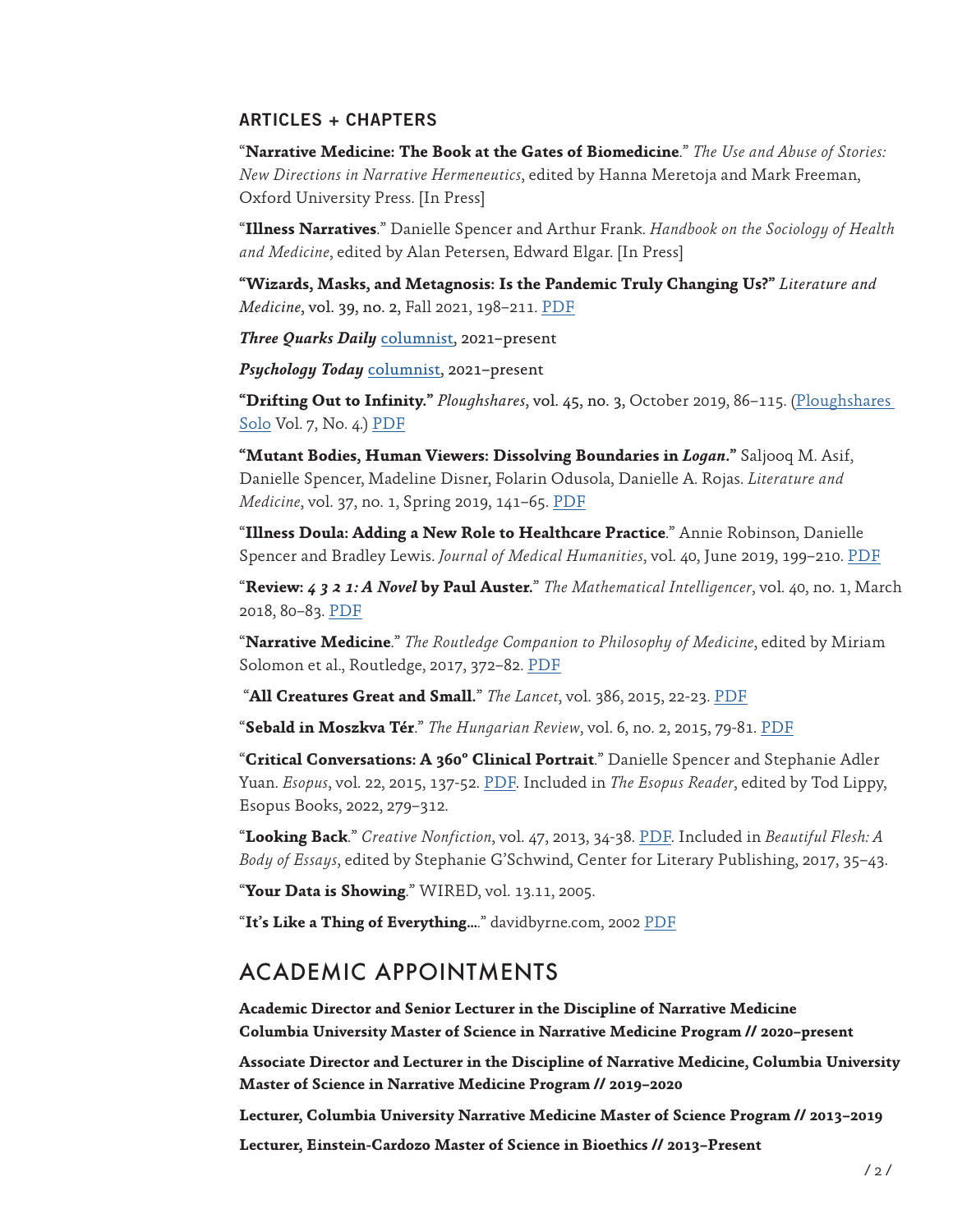**Instructor, Columbia University Vagelos College of Physicians and Surgeons // Spring 2019**

**Adjunct Professor, Hunter College Department of English // Fall 2015–Spring 2016**

**Faculty, Columbia University Medical Center Narrative Medicine Intensive Workshops, 2013–Present**

**Faculty, Summer Medical and Dental Education Program & MedPrep, Columbia University // 2012–2015**

**Instructor, NewYork-Presbyterian Morgan Stanley Children's Hospital, Columbia University Medical Center, Child Psychiatry Consultation-Liaison Service, Narrative Medicine Rounds // 2012–2014**

**Faculty, Macy Seminar on Interprofessional Teamwork, Columbia University Medical Center // 2013–2014**

**Instructor, Mt. Sinai Medical Center Palliative Care Fellows // Spring 2013**

# INVITED PRESENTATIONS

#### **Metagnosis: Changing Knowledge, Changing Applications**

Talk // Obama Institute, Mainz, Germany, 24 May 2022

# **Metagnosis**

Talk, with Swati Joshi // Medical Humanities Colloquy, Indian Institute of Technology, Gandhinagar, India, 19 October 2021

# **Book Series: In Conversation with Danielle Spencer**

Talk, with Staci Leisman // Yale Science and Engineering Association, 7 October 2021

#### **Narrative Medicine**

Talk // Saranac Laboratory Museum, Saranac Lake, New York, 23 September 2021

# **Metagnosis: A New Lens**

Keynote address // Canadian College of Medical Geneticists, 45th Annual Scientific Meeting, St. John, NL, Canada, 31 May 2021

**Completed Life May Lunch Hour with David Hoffman and Danielle Spencer** Speaker, with David Hoffman // The Completed Life Initiative, 6 May 2021

# **Racing with Vaccines: Data, Narratives, and Ethics**

Panelist, with Robert Klitzman, David Kreutter, and Sameer Ladha // Columbia University Frame Your Future Event Series, 24 March 2021 [[Video](https://www.youtube.com/watch?v=ZBuVSOFC8CI&t=2190s)]

**Peripatetic Paths: From Yale to Narrative Medicine via David Byrne** Panelist // YaleWomen Webinar: The Road Less Travelled, 9 March 2021

**Interdisciplinary Narratives: End-of-Life Challenges that Result in Organizational Changes** Talk, with David Hoffman // The Completed Life Conference, 1 October 2020

# **Narratives of Health and Identity: Danielle Spencer with Andrew Solomon**

Talk, with Andrew Solomon // Columbia University School of Professional Studies, 23 September 2020 [\[Video\]](https://www.youtube.com/watch?v=-aGQjL24wKI&t=1147s)

# **Narrative Medicine Rounds**

Talk // Columbia University Irving Medical Center, Division of Narrative Medicine in the Department of Medical Humanities and Ethics, 9 September 2020 [[Video](https://www.youtube.com/watch?v=TKjJAJyv4Kk&t=2346s)]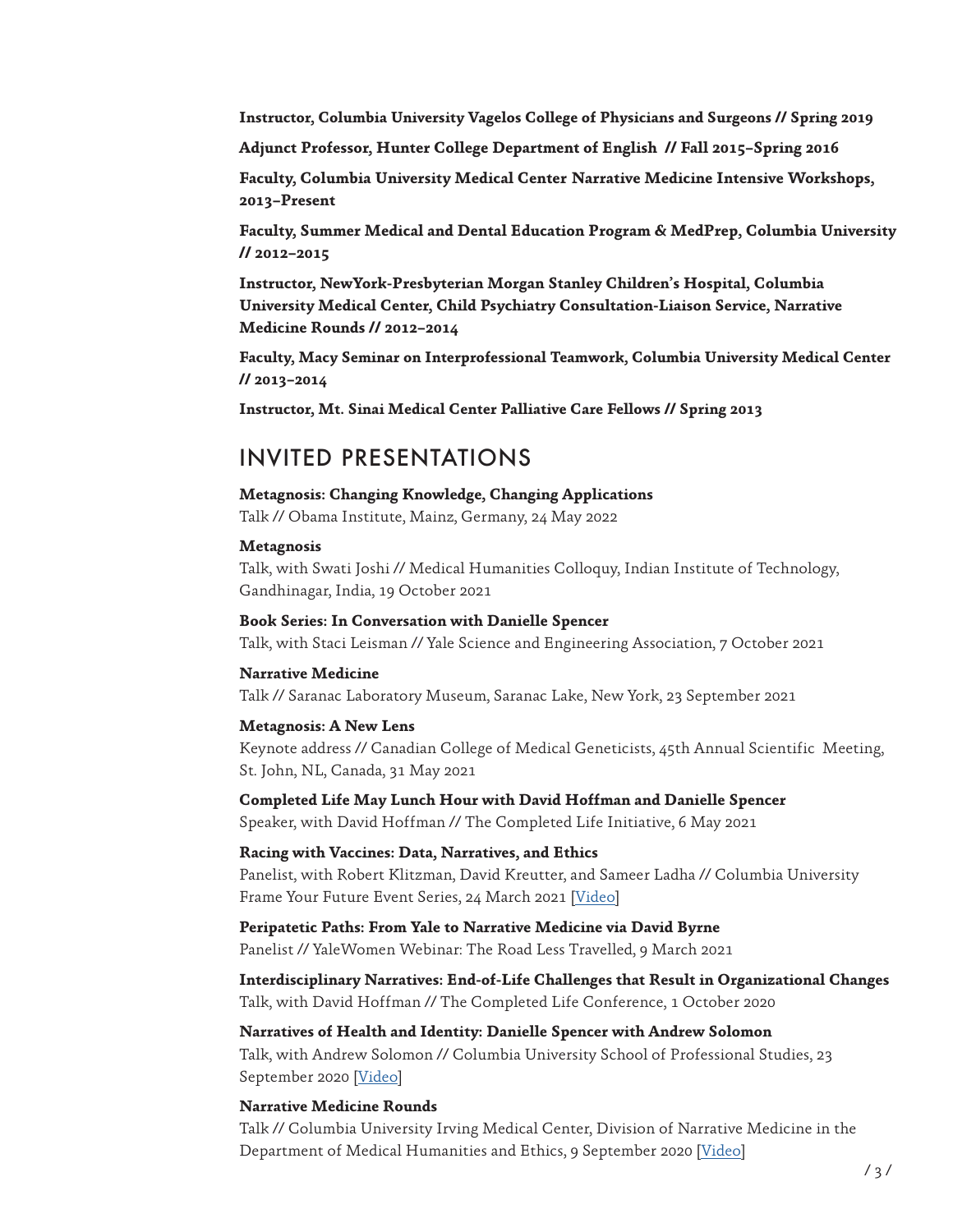# **Narrative Medicine Applications to Promote Well-Being among Medical and Healthcare Professionals**

Panel // 2020 Well-Med 4th International Meeting on Well-Being and Performance in Clinical Practice, Halkidiki, Greece, May 2020 [cancelled]

# **Narrative Medicine Workshop**

Workshop // 2020 Preconference Symposium, Health Humanities as A Teaching and Learning Strategy, Northeast Group on Regional Affairs meeting for the Association of American Medical Colleges, Burlington, VT, 30 April 2020 [cancelled]

# **Metafiction + Metagnosis**

Paper // 2020 International Health Humanities Consortium Conference: The Politics of Health, Vanderbilt University, Nashville, TN, 28 March 2020 [cancelled]

# **Metafictional Diagnosis**

Paper // Narrative 2020, International Society for the Study of Narrative Annual Conference, New Orleans, LA, 7 March 2020

# **The Ethics of Reading and Medicine**

Talk + Workshop // Institut for Kulturvidenskaber, University of Southern Denmark, Odense, Denmark, 14 February 2020

# **Narrative Medicine**

Lecture // School of Medicine, University of Southern Denmark, Odense, Denmark, 13 February 2020

### **"Drifting out to Infinity": Mathematics, Creative Writing and Literary Criticism**

Reading + Workshop // Data and Stories in Digital Health Care: Mixed Methods for Medical Humanities, Charité – University Medical Center Berlin, Germany, 6 December 2019

#### **Narrative Medicine: Genealogy, Principles, and Practice**

Lecture // Narrative Medicine Faculty Training Workshop, Baylor College of Medicine, Houston, TX, 2 November 2019

#### **Narrative, Medicine, and Imagination**

Lecture // Pediatrics Grand Rounds, Texas Children's Hospital, Baylor College of Medicine, Houston, Houston, TX, 1 November 2019

#### **Narrative Medicine: Close Reading, Ethics, and Clinical Practice**

Lecture, with Craig Irvine // Department of Medicine Grand Rounds, Baylor College of Medicine, Houston, TX, 31 October 2019

# **Metagnosis: Retrospective Revelations from Blade Runner to ADHD and Beyond**

Lecture // Duke University, Durham, NC, 17 October 2019

# **"The Narrative Turn" in Healthcare**

Plenary Lecture // Narrative Medicine Workshop, Johannes Gutenberg University, Mainz, Germany, 22 June 2019

# **Medical Rhetoric: Complaining, Complying, and Adhering**

Paper // Cultures of Medicine conference, Johannes Gutenberg University, Mainz, Germany, 20 June 2019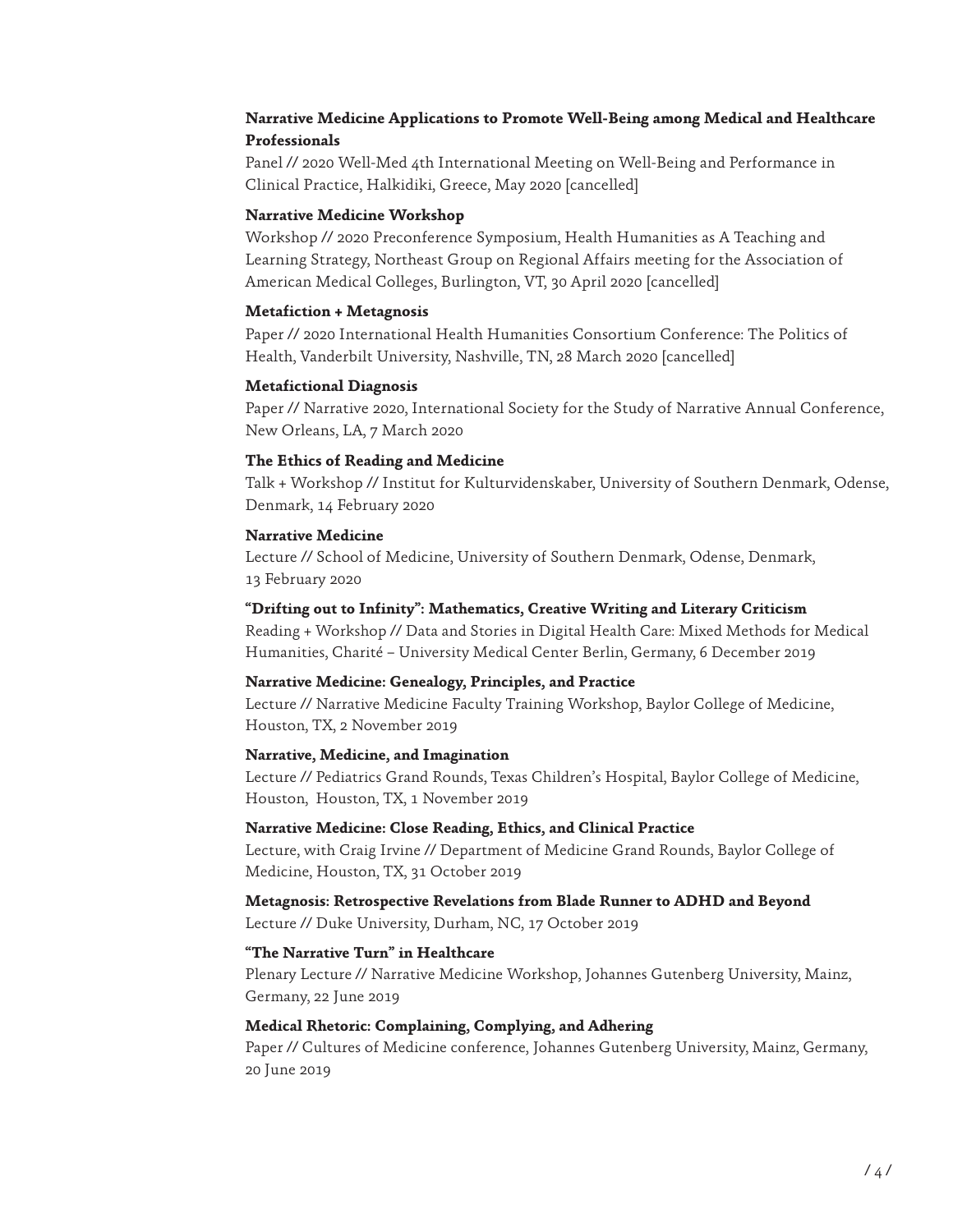#### **Beyond Borders: The** *Boulversement* **of Lived Retrospective Diagnosis**

Paper // CHCI Health and Medical Humanities Network Summer Institute, Paris, France, 15 June 2019

#### **Medical Anagnorisis: Narrative Effects of Lived Retrospective Diagnosis**

Paper // International Society for the Study of Narrative, Pamplona International Conference on Narrative, Pamplona, Spain, 31 May 2019

#### **Narrative Medicine**

Plenary Lecture and Workshops // Interdisciplinary Palliative Care Conference: Building Provider Resilience Course, NYU Langone Health, New York, NY, 30 April 2019

**Blade Runner, ADHD, and You: A Narrative Analysis of Lived Retrospective Diagnosis** Lecture // Department of Public Health, University of Copenhagen, Denmark, 24 January 2019

**Discovering Difference: A Narrative Medicine Investigation of Lived Retrospective Diagnosis** Lecture // Johannes Gutenberg University Mainz, Germany, 22 January 2018

#### **Narrative Medicine: A Method to Build Interprofessional Teams**

Workshop + talk, with Deepthiman Gowda // InterProfessional Care for the 21st Century conference, Thomas Jefferson University, Philadelphia, PA, 26 October 2018

# **Logan, Frankenstein, and Shane: Family, Sacrifice, and Generic Mutancy in the Western X-Verse**

Paper // X-PANEL: From Frankenstein to Logan: Bodily Narratives in the X-Verse, 2018 International Health Humanities Consortium Conference, Frankenstein@200, Stanford University, Stanford, CA, 21 April 2018

# **The Future Praxis of Health Humanities in the U.S.**

Roundtable discussion // Symposium: Opening Doors: From the Medical to the Health Humanities, Drew University, Madison, NJ, 23 March 2018

#### **"Drifting out to Infinity"**

Reading // Narrative Medicine Workshop, Johannes Gutenberg University Mainz, Germany, 12 January 2018

#### **Narrative Medicine: History, Context, and Deployment**

Plenary lecture // Narrative Medicine Workshop, Johannes Gutenberg University Mainz, Germany, 13 January 2018

#### **Short Narrative Forms as Social Practices: Medical Humanities and Narrative Medicine**

Panelist // The American Short Story: New Horizons—Form of Contact, Johannes Gutenberg University, Mainz, Germany, 7 October 2017

### **Frankenstein to X-Men: Bioethics in literature and film**

Lecture // Global Bioethics Initiative International Bioethics Summer School, Pace University, College of Health Professions, New York, NY, 21 June 2017

#### **Discovering Difference**

Lecture // American Studies Department, Johannes Gutenberg University, Mainz, Germany, 24 May 2017

#### **Narrative Medicine**

Lecture and workshop // [Re]Usable Practices, Stonehill College, Easton, Massachusetts, 19 May 2017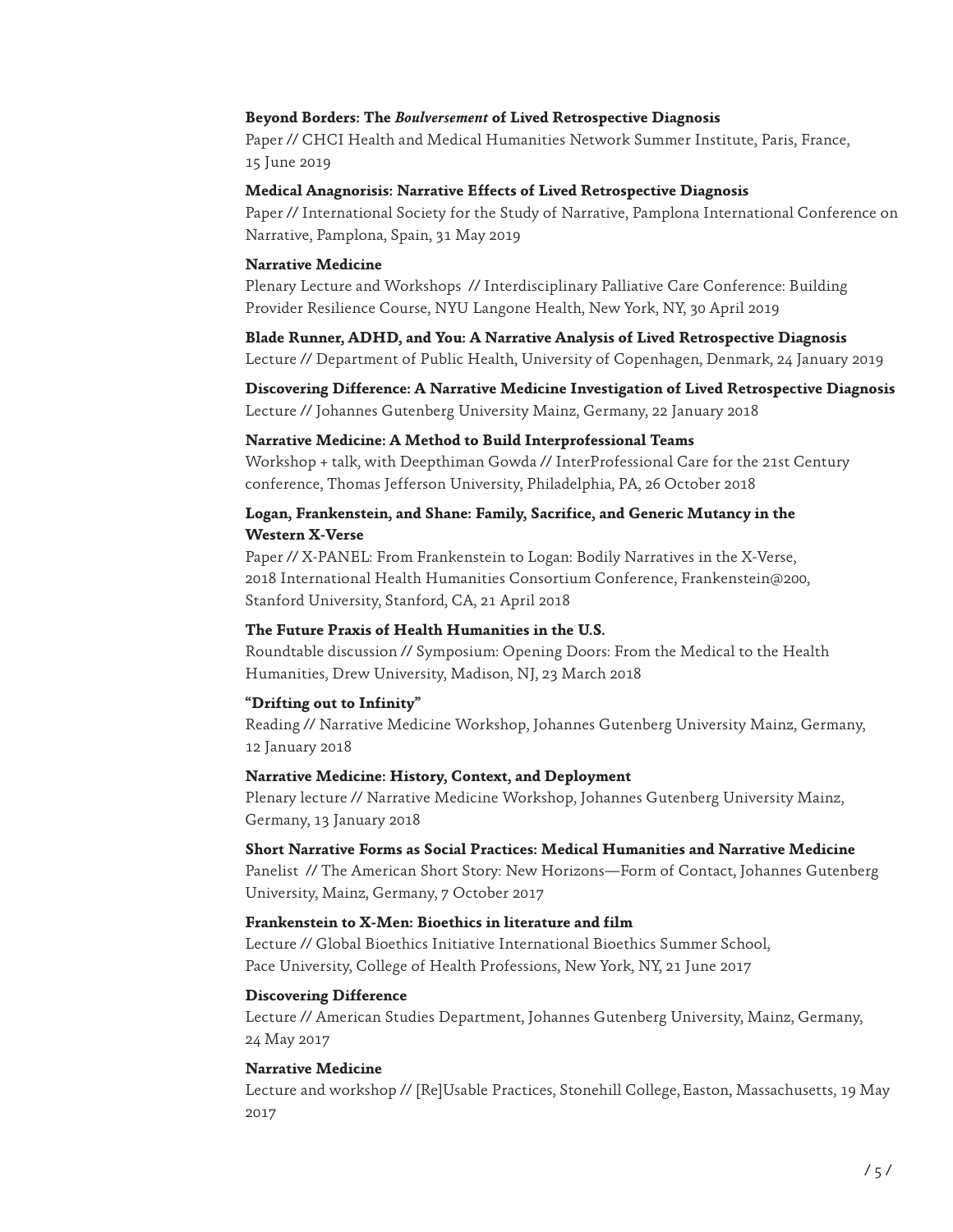#### **Narrative Medicine: Topography and Topologies**

Paper // International Society for the Study of Narrative Annual Meeting, Lexington, KY, 24 March 2017

#### **Discovering Difference: Diversity and Diagnosis**

Paper // Health Humanities Consortium Annual Meeting, Houston, TX, 10 March 2017

#### **Dualism and Its Discontents: Philosophy, Literature, and Medicine**

Paper // with Craig Irvine, International Health Humanities Consortium Annual Meeting, Houston, TX, 11 March 2017

#### **Narrative Medicine: History and Context**

Lecture // Johannes Gutenberg University, Mainz, Germany, 12 January 2017

### **Where do We Stand: Bioethics, Narrative Medicine + Healthcare Education**

Paper // American Society for Bioethics + Humanities Annual Meeting, Washington DC, 9 October 2016

#### **Contextualizing Narrative Medicine**

Plenary lecture // Narrative Medicine Master's Workshop, Columbia University Medical Center, New York, NY, 10 September 2016

#### **Writing in the Clinical Context and Beyond**

Plenary lecture // Narrative Medicine Workshop, Johannes Gutenberg University Mainz, Germany, 18 June 2016

### **Clinical Crucibles: Physician-Writers as Guardians and Wards**

Paper // The International Conference on Narrative, University of Amsterdam, Amsterdam, the Netherlands, 16 June 2016

#### **Narrative Ethics**

Plenary lecture // Narrative Medicine Workshop: A Call to Ethics, Columbia University Medical Center, New York, 15 April 2016

#### **The Patient Voice 2016: Bridging the Diabetes Gap**

Panelist, with Tim Cunningham, Manny Hernandez, Heather Stuckley // The BETES Organization, New York, NY, 20 March 2016

# **Narrative Medicine Rounds: At the Intersection of Art & Medicine—Esopus 22: Medicine**

Panelist, with MK Czerwiec, Ian Williams, and Tod Lippy // Columbia University Medical Center, New York, NY, 4 November 2015

#### **Discovering Difference: Case Studies and Creative Responses**

Paper // American Society for Bioethics + Humanities Annual Meeting, Houston, TX, 23 October 2015

#### **Healthcare and Oral History: Ethics, Expression and Inclusion**

Paper // American Society for Bioethics + Humanities Annual Meeting, Houston, TX, 25 October 2015

# **Narrative Medicine and Ethics**

Lecture // AMSA's Medical Humanities Scholars Program Webinar, 6 October 2015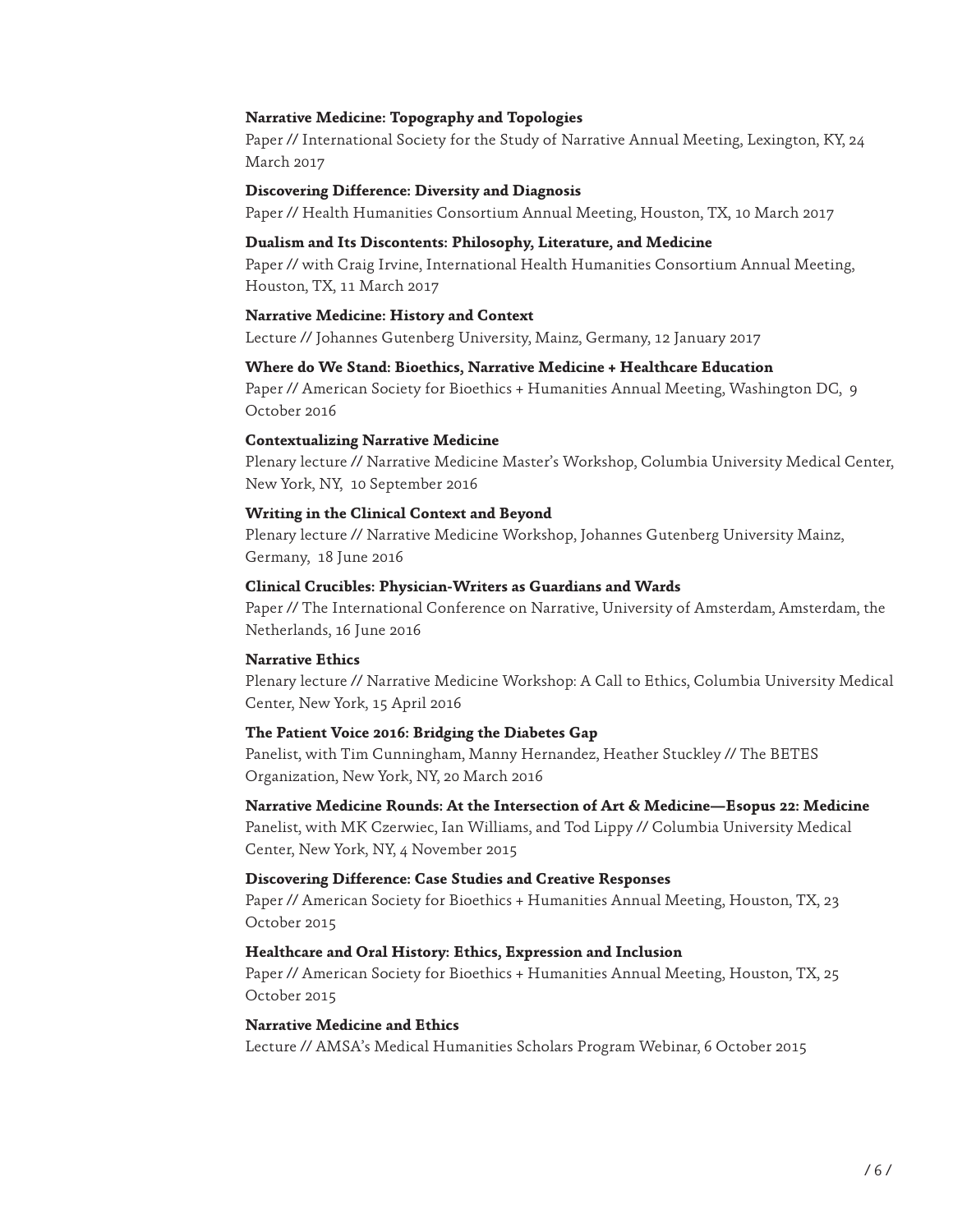#### **Listening with Care in Mind: Oral History and Narrative Medicine**

Paper, with Stephanie Adler Yuan // Narrating Population Health: Oral History, Disparity and Social Change, Columbia University Center for Oral History Research, New York, NY, 16 June 2015

#### **Clinical Oral History as a Tool for Social Advocacy**

Paper, with Stephanie Adler Yuan // 4th International Health Humanities Conference, Denver, CO, 1 May 2015

# **Clinical Oral History: A 360º Portrait**

Paper, with Stephanie Adler Yuan // 2015 Oral History in the Mid-Atlantic Region (OHMAR) Annual Meeting, "Oral History and Health", Rutgers, Camden, NJ, 9 April 2015

# **Interprofessional Collaboration in Senior Care**

Workshop, with Abby Rosmarin // The Collaborative Age: Integration Across Disciplines, 42nd Annual Conference of the State Society on Aging of New York, New York, NY, 23 October 2014

# **Clinical Crucibles: An Analysis of Medical Training Memoirs**

Paper, American Society for Bioethics + Humanities Annual Meeting, San Diego, CA, 19 October 2014

# **Narrative Medicine: An Interactive Workshop in Reading, Writing, and Listening**

Workshop, with Sarika Talve-Goodman // American Society for Bioethics + Humanities Annual Meeting, San Diego, CA, 18 October 2014

# **Ways of Seeing: Teaching Bioethics Through the Lens of Visuality**

Paper, American Society for Bioethics + Humanities Annual Meeting, San Diego, CA, 17 October 2014

# **Narrative Understanding Workshop**

Workshop, with Abby Rosmarin // Academy of Professional Mediators Annual Meeting / Association of Divorce Financial Planners Annual Meeting, San Diego, CA, 16 October 2014

# **Narrative Understanding Workshop**

Workshop, with Abby Rosmarin // International Academy of Collaborative Professionals Annual Meeting, Vancouver, Canada, 25 October 2014

#### **Narrative Medicine: Panel Discussion**

Panelist, with Catherine Rogers, Nellie Hermann + Deepu Gowda // UnionDocs Center for Documentary Art, Brookly, NY, 23 March 2014

# **Narrative Medicine Workshop**

Workshop, with Maura Spiegel // Minding the Body: Dualism and its Discontents, CUNY Graduate Center, 1 March 2013

# **Narrative Understanding Workshop**

Workshop, with Abby Rosmarin // Collaborative Divorce Association of North Jersey, 9 February 2013

#### **After the End of Reason: David Byrne's PowerPoint Universe**

Lecture presentation, Microsoft Research, Redmond, WA, 18 November 2003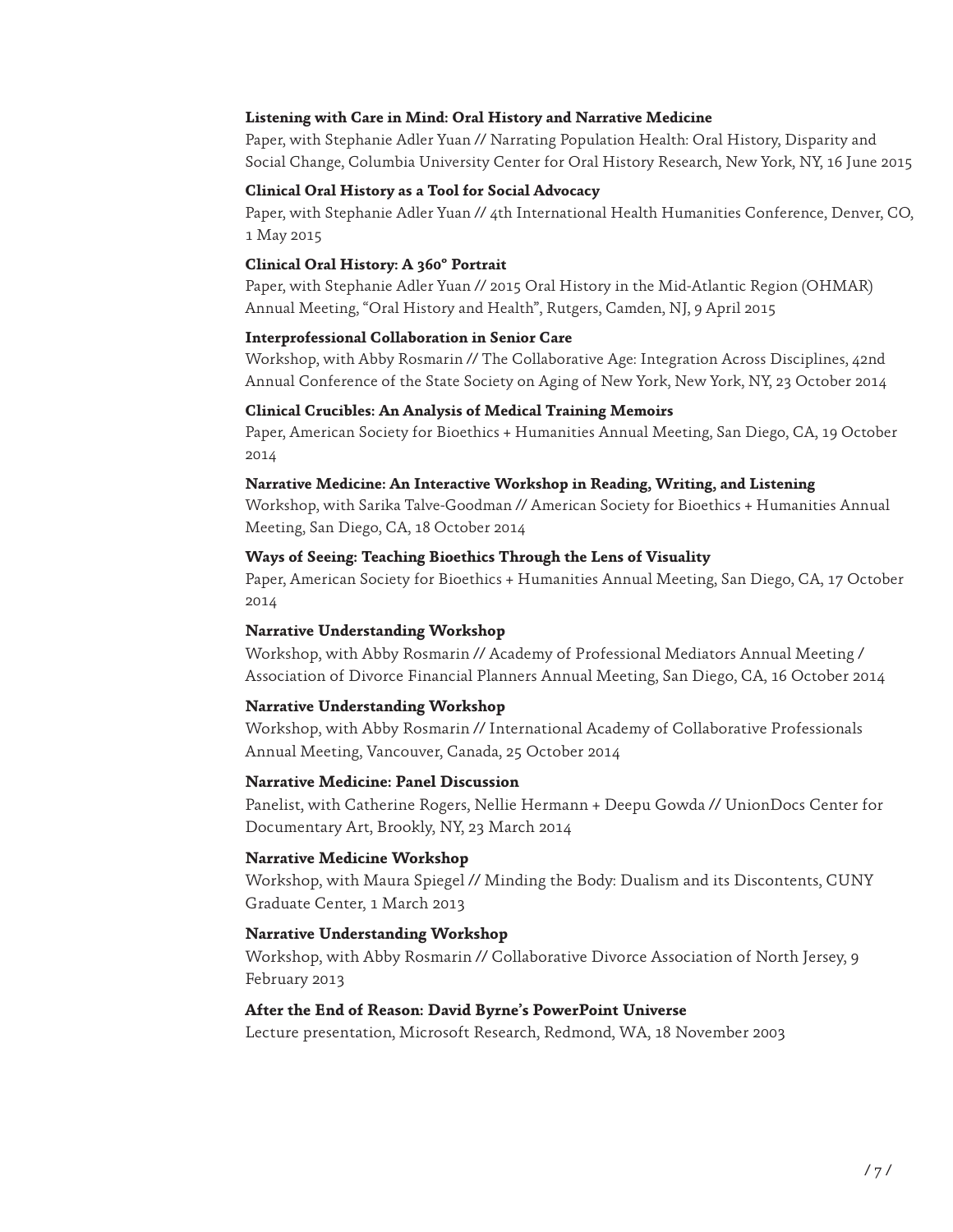# FELLOWSHIPS / GRANTS / AWARDS

**2022 Yaddo Fellowship**

**2020–2021 Columbia University Provost's Addressing Racism Seed Grant PI: Activating Racial Justice through Narrative Negotiation**

**2021 Dean's Applied Research Award, Columbia University School of Professional Studies**

**2019 MacDowell Fellowship**

**2019 Perkins Prize for** *The Principles and Practice of Narrative Medicine***, co-author, awarded by the International Society for the Study of Narrative for the most significant contribution to the study of narrative**

**2012 Narrative Medicine Fellowship Award**

**2008 AICA Award for Best Show in a Public Space for David Byrne's Playing the Building, Producer**

**2007 Independent Publisher Book Award gold medal and 2006 AIGA 50 Books/50 Covers for David Byrne's** *Arboretum***, co-designer**

**2001 NYU MacCracken Fellowship Award, French Department** 

# BOARDS + SERVICE

**Committee on Instruction, Columbia University School of Professional Studies; Diversity Equity, and Inclusion sub-committee,** 2020–present

**Columbia Narrative Medicine M.S. Curriculum Committee Chair,** 2019–present

**Reviewer: Routledge,** *Literature and Medicine***, etc.**

**German Network for Narrative Medicine,** Advisory Board, 2019–present

**Health Humanities Consortium Steering Committee,** 2015–present

**Journal of Narrative Visions,** Co-Founder and Board Member, 2014–present

**Yale Alumni Schools Committee,** 2012–present

**Program Committee, "A Narrative Future for Healthcare", Launch of the International Network of Narrative Medicine, 2013 //** King's Guy's Hospital Campus, London UK, 19–21 June 2013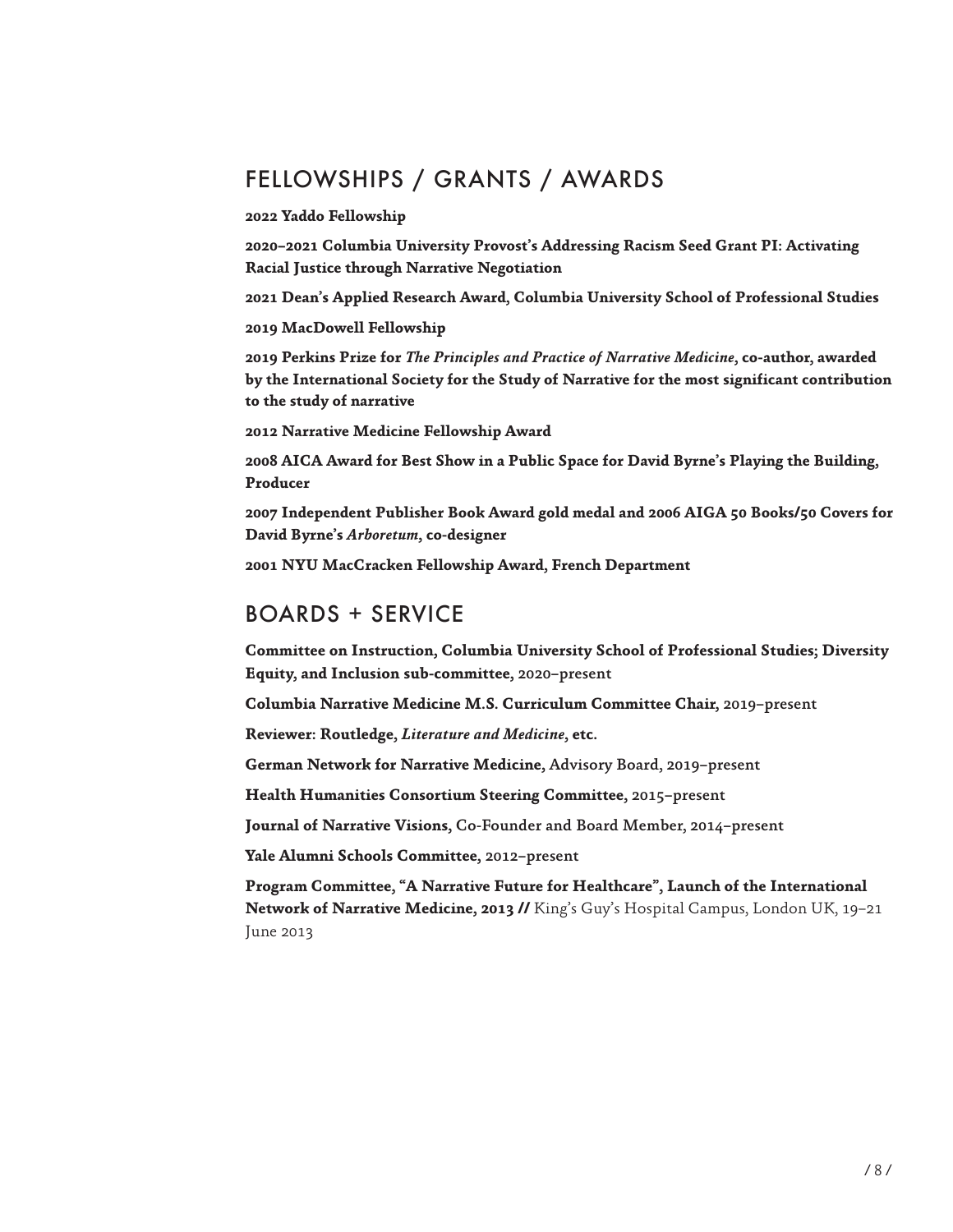# PRIOR PROFESSIONAL EXPERIENCE

### **Art Director and Senior Manager, David Byrne / Todo Mundo Ltd. // 2001–2011**

Production company of artist/musician David Byrne

- As senior studio manager, led growth of Todo Mundo Ltd. from an administrative support office to a cross-platform production studio contributing to all facets of multi-media Byrne projects.
- Co-authored multiple art series with David Byrne; co-designed extensive solo, collaborative and Talking Heads releases with Byrne, including books, CDs and DVDs; produced graphics for multimedia projects.
- Projects received major international press coverage in outlets such as the *New York Times*, *Wall Street Journal*, *Time*, *Newsweek*, *Guardian* UK, AP, Reuters, NPR, etc.
- Developed and managed a diverse array of complex projects on a variety of platforms from conception through execution, managing large teams of collaborators in parallel. Responsibilities included strategic project management, scholarly/legal research and consultation, writing and editing, production supervision, business management, licensing, marketing, hiring, press, graphic design.
- Managed office/studio, including hiring and supervising full-time and freelance staff and interns; implemented organizational systems; directed custom database design initiative integrating all facets of extensive multimedia archive; supervised digitization and digital assets management solutions.

Sample Todo Mundo projects and responsibilities:

- *Playing the Building,* a large-scale interactive audio piece, installed in Stockholm, NYC and London: Producer for all aspects, from budget generation, hiring production manager and crew, contract negotiation, publicity, graphics. Winner, 2008 AICA Award for Best Show in a Public Space. Also managed installation and coördination for *This Must be the Place* motion picture filming in Detroit, 2011 (dir. Paolo Sorrentino)
- Collaborative project management and production for book projects and associated exhibitions and events:
	- *Bicycle Diaries* (Penguin, 2009, and multiple international editions): Conceptualization, editing, project management, image research and licensing, planning for multiple bike forum events, international publicity
	- *Envisioning Emotional Epistemological Information*: Directed all aspects of multi-faceted PowerPoint art project: planned and executed art installations in public spaces, festivals, galleries and museums; designed fine art book and DVD (published by Steidl / Pace/MacGill, 2003); coördinated multiple talks and events; managed international press campaign
	- *The New Sins* (McSweeney's, 2001): Production management, press oversight, event planning, direction of multiple pubic art installations
- *My Life in the Bush of Ghosts* (Byrne/Eno album) reissue: legal research and strategic planning and troubleshooting regarding remix contest licenses; negotiation and project coördination between record label directors, attorneys, artist management, musicians and copyright reform organization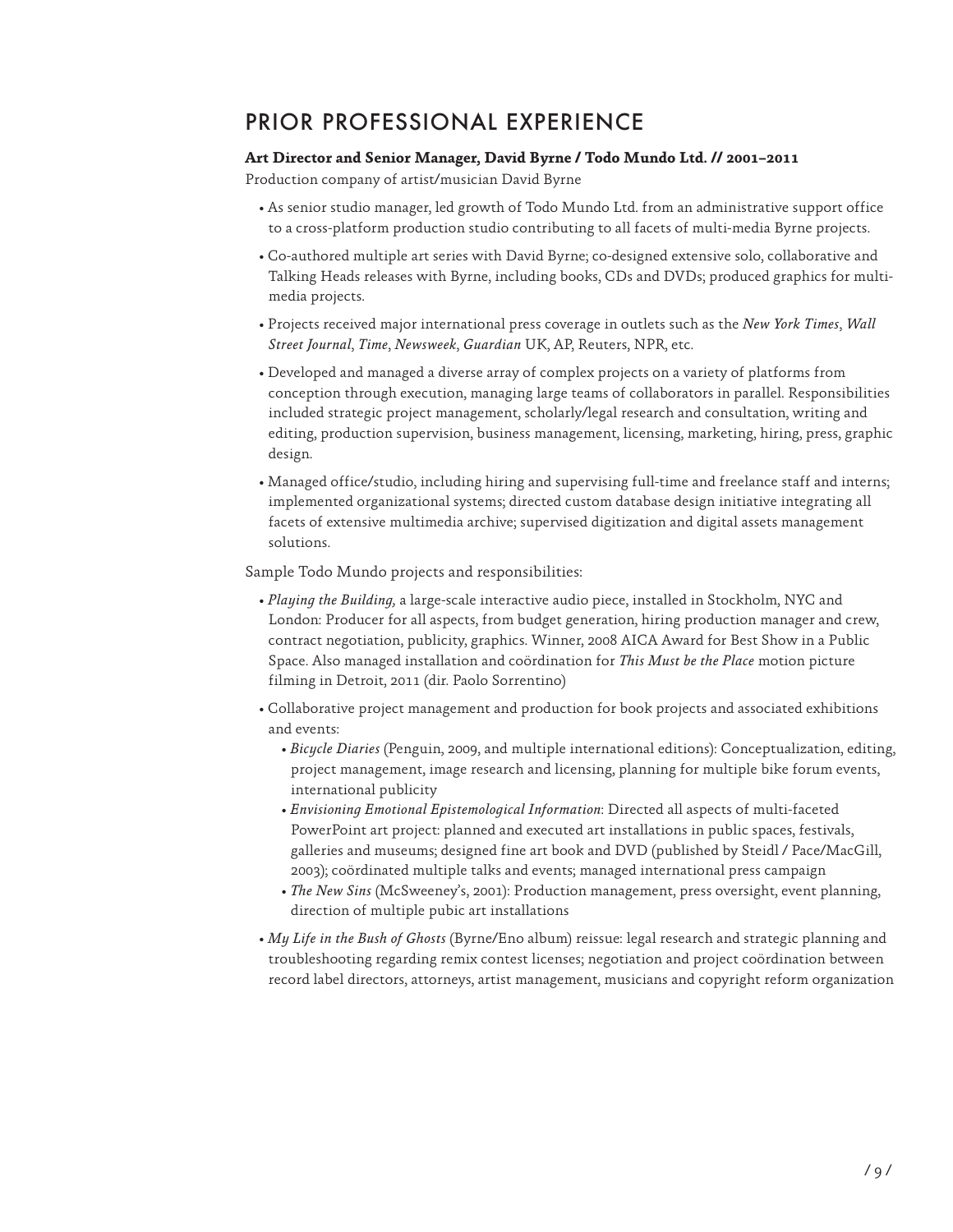- Designed and managed all aspects (strategic planning, fabrication, production coördination, publicity) of large-scale art installations of diverse media types, including interactive public audio installations in NYC and London; public installation in the Tokyo Yamamoto subway; singing robot at the Reina Sofia museum in Madrid; interactive guitar pedal piece in Japanese gallery; multimedia sculptural chair production for exhibitions; block-long billboard installation on the façade of Saks 5th Avenue NYC; series of creative bike racks installed on NYC sidewalks; public lightbox series for festivals in Reykjavík, Toronto and Sydney; dozens of exhibitions in galleries and museums worldwide
- Webmaster for davidbyrne.com: Conducted site-wide design and improvements; designed, implemented and maintained Radio and Journal sections—both received extensive international press coverage and website traffic increased over 300%; extensive research, editing, and contributions for Journal essays (e.g. net neutrality, web radio royalty); created and maintained interactive section for 08/09 album and international tour, coördinating with music management, booking agents, venues and press
- Extensive design and production for all Byrne art projects and Byrne/Spencer collaborative art projects; design for tour merchandise, advertisements, posters, invitations, website graphics, etc.
- Graphic Design collaborations with David Byrne for releases:
	- *Talking Heads Chronology* DVD/Book (Eagle Rock, 2011)
	- *Here Lies Love: A Song Cycle about Imelda Marcos & Estrella Cumpas* DVD/Book (Todo Mundo / Nonesuch, 2010): 2-DVD package with 100-page book; research and editing of historical essays
	- *Everything that Happens Will Happen on This Tour* (Todo Mundo, 2009): Digital EP
	- *Big Love: Hymnal* CD (Todo Mundo, 2008)
	- *Music for the Knee Plays* CD/DVD (Nonesuch, 2007): Package design and project coördination with Robert Wilson Studio, photographer JoAnn Verburg (creation of custom DVD slideshow), record label, film and CD production
	- *Arboretum* book (McSweeney's, 2006): Production execution, graphic design and press oversight; Winner, design: AIGA 50 Books/50 Covers of 2006, and winner: Independent Publisher Book Award gold medal (Popular Culture / Leisure, 2007); featured, with *The New Sins*, in *Art of McSweeney's* (Chronicle, 2010)
	- *David Byrne Live at Union Chapel* DVD (Rhino, 2005)
	- *Grown Backwards* CD (Nonesuch, 2004)
	- *Envisioning Emotional Epistemological Information* book/DVD (Steidl / Pace/MacGill, 2003): PowerPoint Art book and DVD; Winner, Wired RAVE award for Art, 2004; lectured on the project at Microsoft Research, Redmond, in 2004
	- *Lead Us Not into Tempation: Music for the Film Young Adam* CD/Vinyl (Thrill Jockey, 2003): Featured in *Creative Review*, 2003
	- *What is It?* (Pinspot, 2002)
	- Cover art direction: *Ride, Rise, Roar* DVD (Eagle Rock, 2011); *Talking Heads: Same as it Ever Was*  CD (Starbucks, 2009) and *Score! Vol. 9* CD (Merge, 2009)

#### **Freelance Graphic Design // 1998–2016**

**NYU in France // 1999–2001:** Program Associate

**Lacoste School of the Arts, Provence, France // 1997:** Artist-in Residence, Drawing Instructor

**Nan Goldin Photography Studio NYC //** 1996–7, 1998–9: Studio Associate